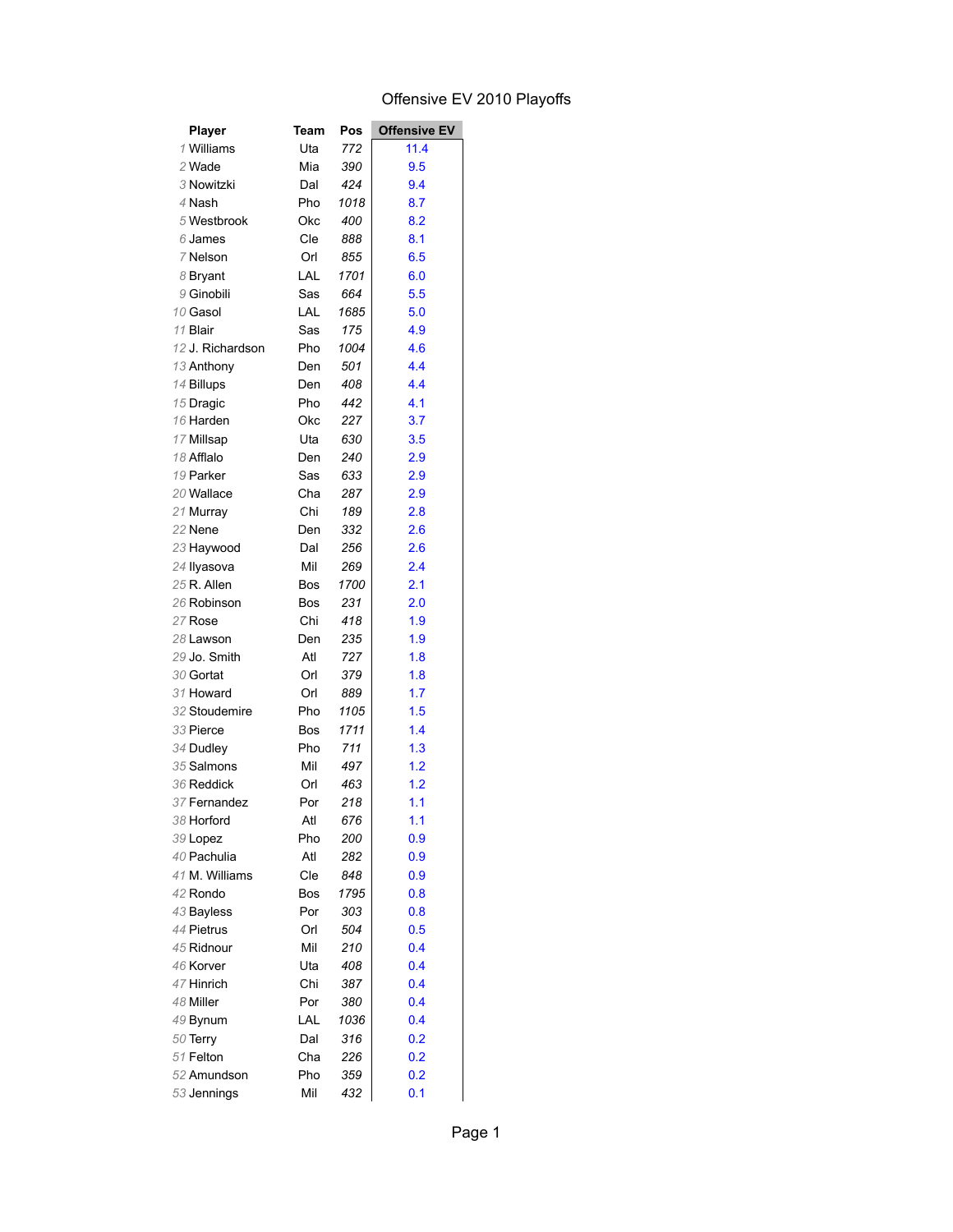## Offensive EV 2010 Playoffs

| 54 Duncan       | Sas        | 700  | 0.1    |
|-----------------|------------|------|--------|
| 55 Aldridge     | Por        | 417  | 0.0    |
| 56 Johnson      | Atl        | 772  | $-0.1$ |
| 57 Thomas       | Cha        | 165  | $-0.1$ |
| 58 Batum        | Por        | 255  | $-0.3$ |
| 59 Odom         | <b>LAL</b> | 1231 | $-0.3$ |
| 60 Kidd         | Dal        | 444  | $-0.4$ |
| 61 Noah         | Chi        | 371  | $-0.5$ |
| 62 Crawford     | Atl        | 615  | $-0.6$ |
| 63 JR Smith     | Den        | 315  | $-0.7$ |
| 64 Garnett      | Bos        | 1411 | $-0.7$ |
| 65 Mbah a Moute | Mil        | 313  | $-0.8$ |
| 66 Carter       | Orl        | 857  | $-0.8$ |
| 67 Deng         | Chi        | 399  | $-0.8$ |
| 68 Lewis        | Orl        | 915  | $-1.0$ |
| 69 Boozer       | Uta        | 776  | $-1.0$ |
| 70 Ge. Hill     | Sas        | 649  | $-1.1$ |
| 71 S. O'Neal    | Cle        | 472  | $-1.1$ |
| 72 Bibby        | Atl        | 507  | $-1.1$ |
| 73 Durant       | Okc        | 433  | $-1.2$ |
| 74 Davis        | <b>Bos</b> | 883  | $-1.3$ |
| 75 Hill         | Pho        | 857  | $-1.4$ |
| 76 Chalmers     | Mia        | 243  | $-1.5$ |
| 77 Miles        | Uta        | 653  | $-1.6$ |
| 78 Moon         | Cle        | 232  | $-1.6$ |
| 79 J. Howard    | Por        | 158  | $-1.7$ |
| 80 Kristic      | Okc        | 246  | $-1.7$ |
| 81 Ma. Williams | Atl        | 556  | $-1.8$ |
| 82 Ibaka        | Okc        | 285  | $-2.0$ |
| 83 Webster      | Por        | 278  | $-2.0$ |
| 84 Ja. Williams | Orl        | 343  | $-2.1$ |
| 85 Fisher       | LAL        | 1395 | $-2.2$ |
| 86 Diaw         | Cha        | 264  | $-2.3$ |
| 87 A. Parker    | Cle        | 641  | $-2.4$ |
| 88 Stackhouse   | Mil        | 253  | $-2.4$ |
| 89 Arroyo       | Mia        | 212  | $-2.4$ |
| 90 Barnes       | Orl        | 585  | $-2.5$ |
| 91 Roy          | Por        | 150  | $-2.5$ |
| 92 Matthews     | Uta        | 717  | $-2.5$ |
| 93 Barbosa      | Pho        | 486  | $-2.7$ |
| 94 Artest       | LAL        | 1553 | $-2.8$ |
| 95 Jamison      | Cle        | 727  | $-2.8$ |
| 96 Farmar       | LAL        | 558  | $-2.8$ |
| 97 McDyess      | Sas        | 461  | $-2.9$ |
| 98 R. Wallace   | Bos        | 753  | $-2.9$ |
| 99 Bonner       | Sas        | 329  | $-3.0$ |
| 100 Frye        | Pho        | 811  | $-3.1$ |
| 101 Camby       | Por        | 285  | $-3.1$ |
| 102 Barrea      | Dal        | 192  | $-3.2$ |
| 103 Butler      | Dal        | 374  | $-3.3$ |
| 104 Green       | Okc        | 423  | $-3.3$ |
| 105 K. Thomas   | Mil        | 302  | $-3.3$ |
| 106 Dampier     | Dal        | 215  | $-3.4$ |
| 107 West        | Cle        | 517  | $-3.4$ |